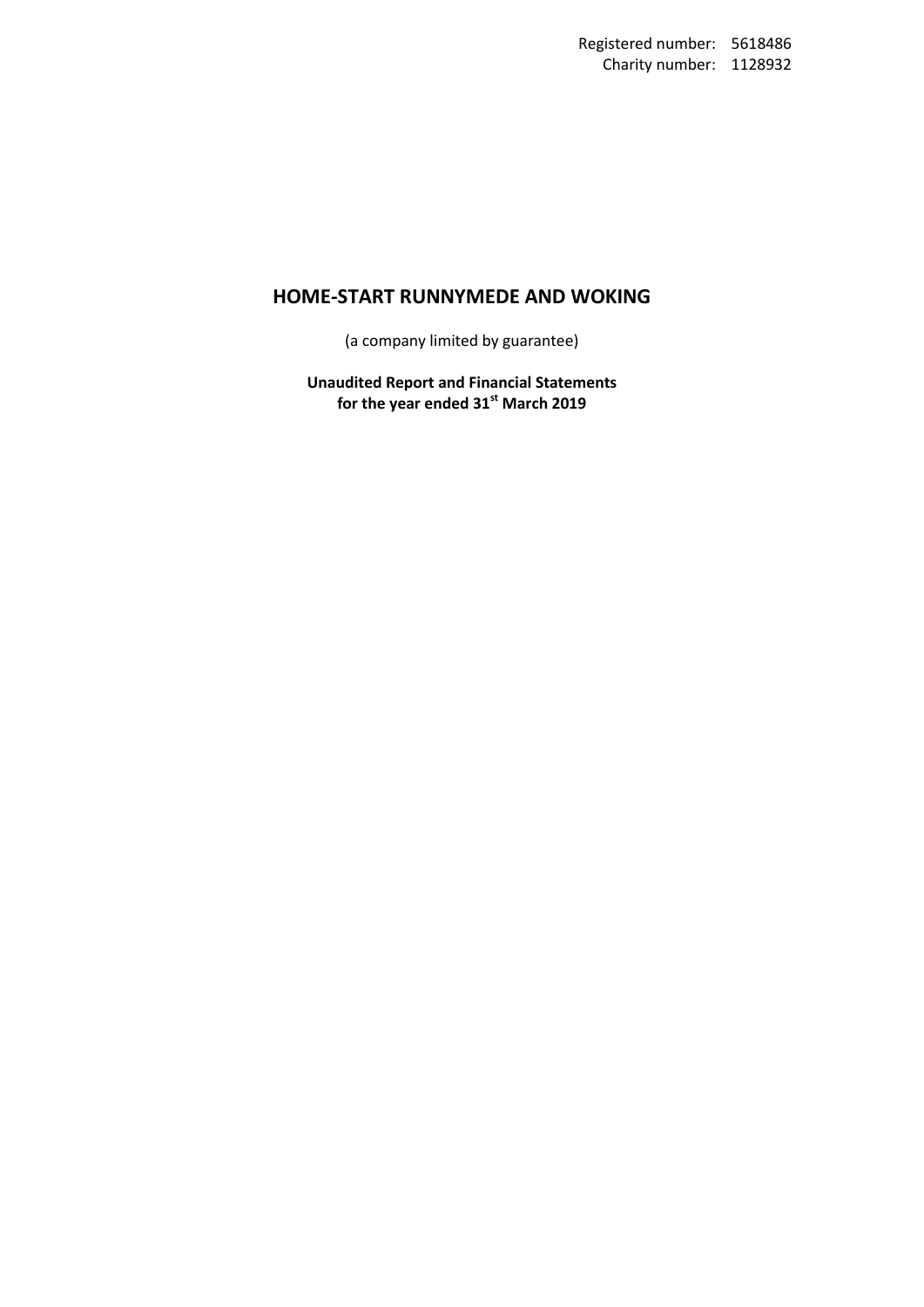| <b>Contents</b>                                | Page     |
|------------------------------------------------|----------|
| Reference and administrative information       | 1        |
| Report of the trustees                         | $2 - 4$  |
| Statement of financial activities              | 5        |
| Balance sheet                                  | 6        |
| Notes forming part of the financial statements | $7 - 15$ |
| Independent examiner's report                  | 16       |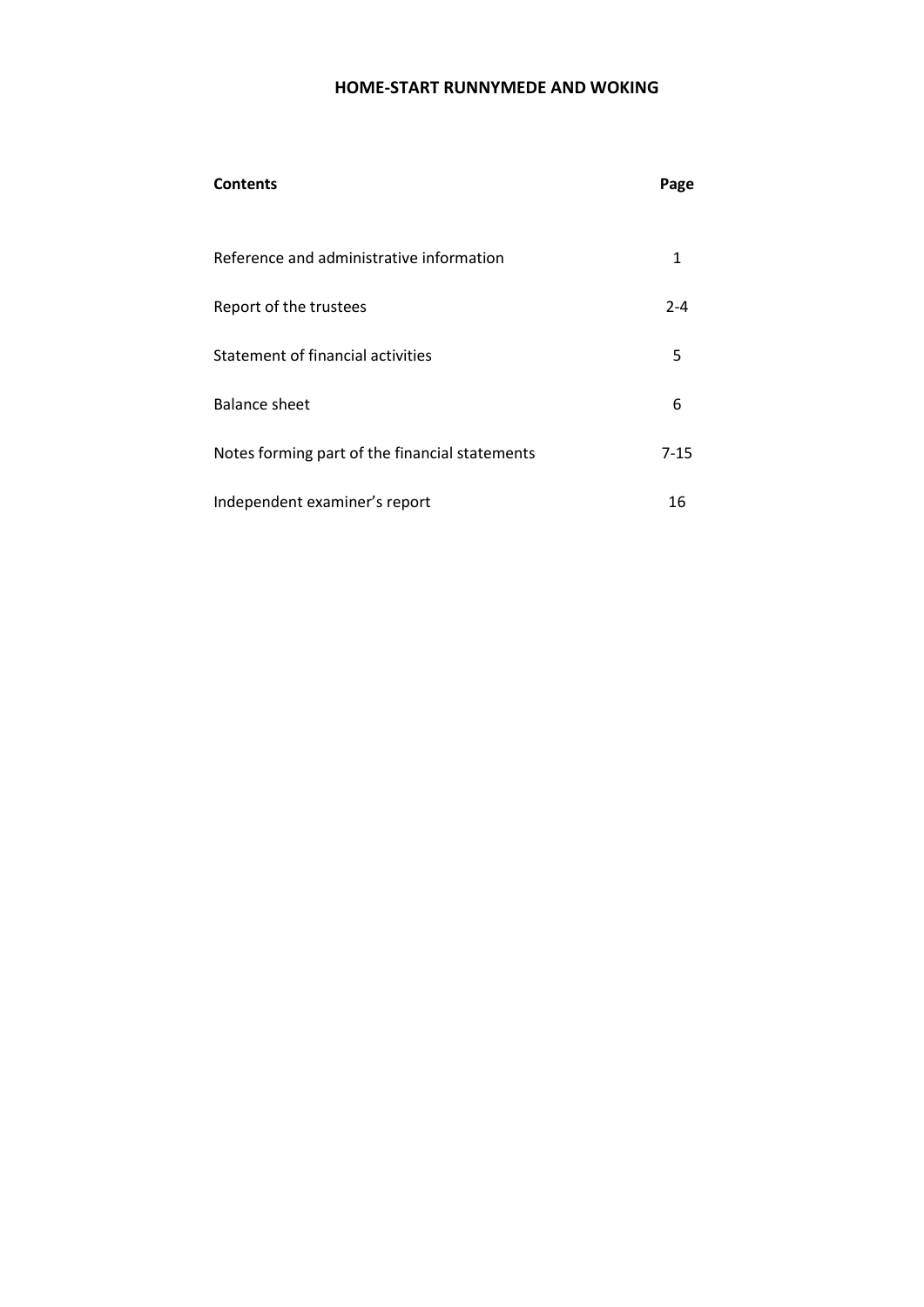# **Reference and administrative information for the year ended 31 March 2019**

| <b>Company Name</b>      | Home-Start Runnymede<br>and Woking                                                                                                                                |                                                                     |
|--------------------------|-------------------------------------------------------------------------------------------------------------------------------------------------------------------|---------------------------------------------------------------------|
| <b>Company Number</b>    | 5618486                                                                                                                                                           |                                                                     |
| <b>Charity Number</b>    | 1128932                                                                                                                                                           |                                                                     |
| <b>Registered Office</b> | 1 <sup>st</sup> Floor, Foxwell House<br>Chobham Road<br>Ottershaw<br>Chertsey<br><b>KT16 ONL</b>                                                                  |                                                                     |
| <b>Trustees</b>          | Janice Bibby<br><b>Michael Griffiths</b><br><b>Elizabeth Perkins</b><br>David Pointet<br>Joanna McKenzie<br><b>Trevor Pound</b><br>Jayne Skelton<br>Michael Brown | Joint Chair<br>Joint Chair<br>Appointed 30 <sup>th</sup> April 2018 |

Scheme Manager Carole Whatnall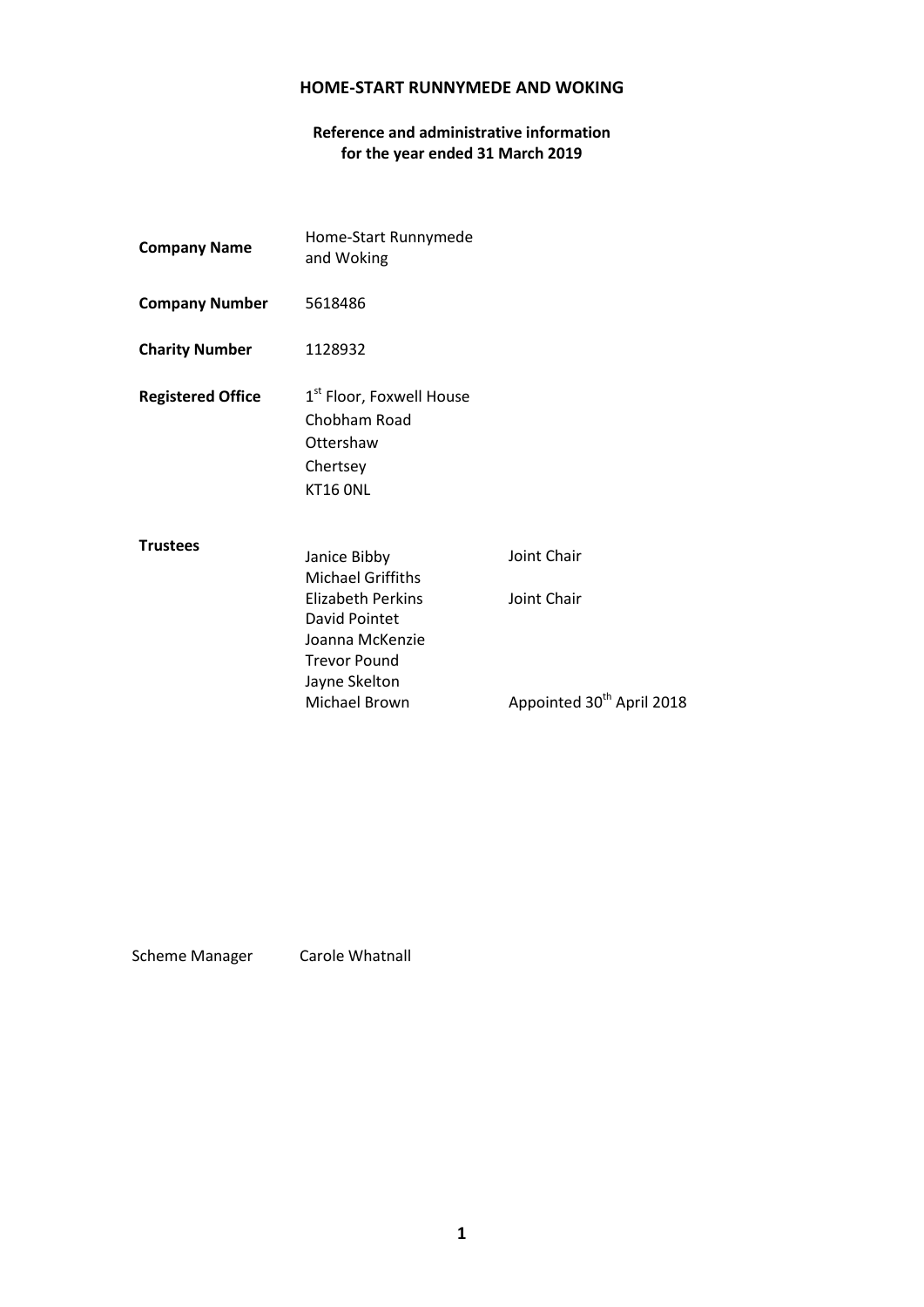## **Report of the trustees for the year ended 31 March 2019**

The trustees, who are also the directors of the charity for the purpose of the Companies Act 2006, are pleased to present their report together with the financial statements of the charity for the year ended 31 March 2019. The trustees have adopted the provisions of the Statement of Recommended Practice (SORP) 'Accounting and Reporting by Charities, and Financial Reporting Standard 102

## **Constitution**

Home-Start Runnymede and Woking is a company limited by guarantee and a registered charity governed by its memorandum and articles of association.

## **Directors and Trustees**

The directors of the charitable company are its trustees for the purpose of charity law and throughout this report are collectively referred to as the trustees.

The trustees' liability is limited to £1, provided that they do not act negligently, or fraudulently, and do not allow the charity to continue when it is insolvent.

Trustees are recruited from the general public through the auspices of the Local Voluntary Service Bureau, from the bank of home visiting volunteers and from families who have received our service. A prospective trustee will receive an initial introduction to the work of the company, followed by an informal interview with two existing trustees. Following the receipt of two satisfactory references, the prospective trustee is proposed for election at a subsequent meeting of directors.

## **The Trustees serving during the year and since the year-end were as follows:-**

| Janice Bibby             | Joint Chair             |
|--------------------------|-------------------------|
| Michael Brown            | Appointed 30 April 2018 |
| <b>Michael Griffiths</b> |                         |
| Elizabeth Perkins        | Joint Chair             |
| David Pointet            |                         |
| Joanna McKenzie          |                         |
| Jayne Skelton            |                         |
| <b>Trevor Pound</b>      | Treasurer               |
|                          |                         |

The trustees meet monthly, and delegate day to day management of the charity to the employees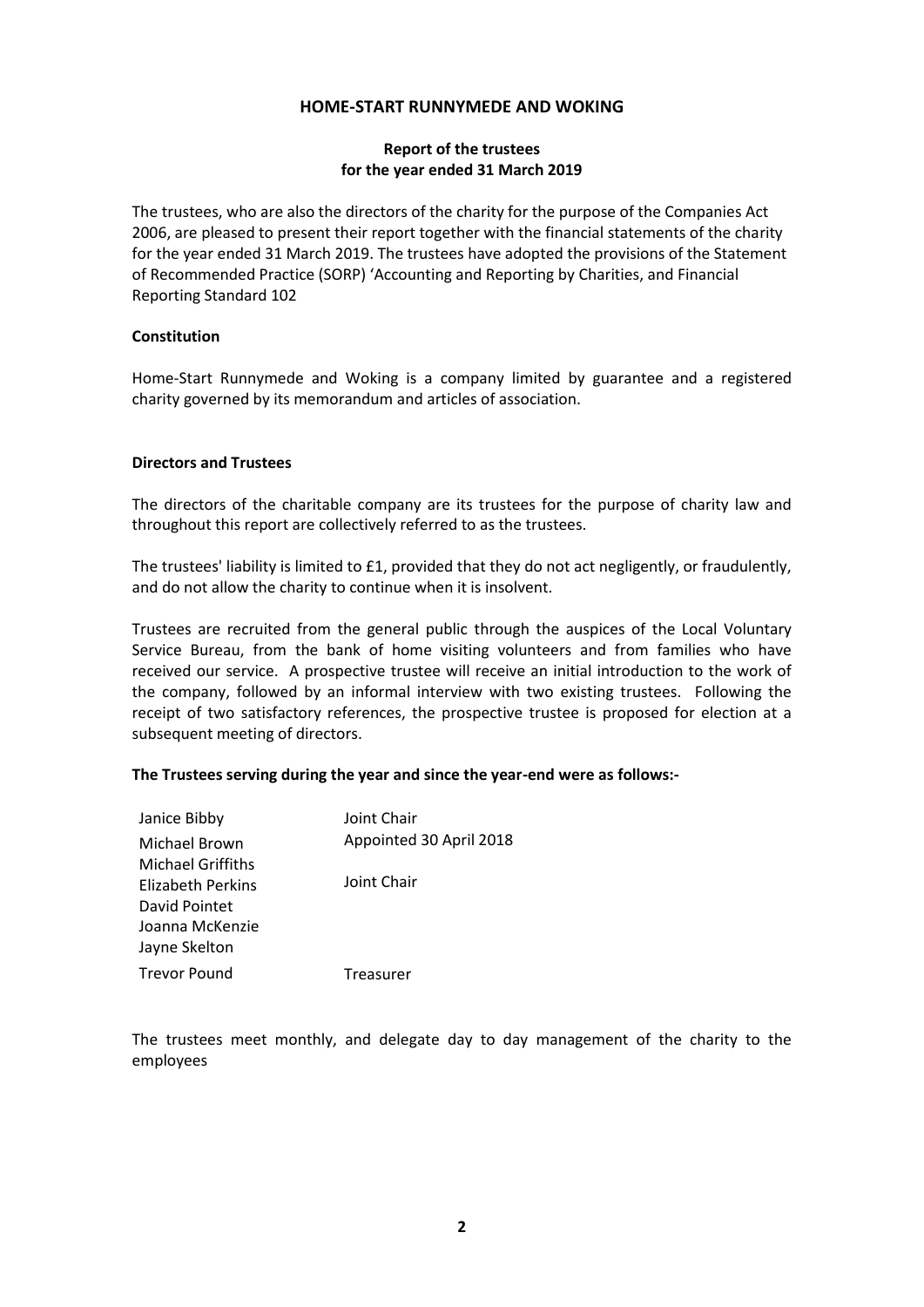## **Report of the trustees for the year ended 31 March 2019**

### **Objectives of the charity**

Home-Start Runnymede and Woking (Home-Start RAW) is a family support charity that provides a free service to families who live in the boroughs of Runnymede and Woking. Families who have at least one child under five, and who are experiencing difficult times in their lives and are seeking support to get through them, are referred to the charity. This can be through Health Visitors, Support Agencies, Statutory Services, Surrey's Early Help Hub or via self-referral. Trained volunteers are carefully matched with the family and offer regular support, practical help, guidance and sign-posting to parents in their own homes and as they go about their activities. The support is tailored to the individual needs of the family in order to support and empower them in moving forwards towards agreed outcomes. Families may be struggling for to a wide variety of reasons and Home-Start Runnymede and Woking aims to help, support and empower parents to tackle these challenges positively. Our aim is to ensure that every child has the best possible start in life that they can have.

The principal sources of funding are described in the Review of Financial Affairs. Expenditure is utilised to support the objectives of the charity.

The trustees have carefully considered the Charity Commission's guidance on reporting public benefit in planning what activities the charity undertakes.

#### **Developments, activities and achievements**

The staff team currently comprises a Scheme Manager, who over-sees the work of the staff, liaises with other organisations, represents the charity and carries a small family workload within 25 hours per week. There are two Family Support Co-ordinators who share the remaining family case load between them, a Family Support Worker, who can offer immediate and short-term support to families within 16 hours per week, and an administrator who works 25 hours per week.

During the year we have been able to support 138 families. 87 of these have been via a homevisiting volunteer, 13 have been via the new Family Support Worker and the remainder have been via occasional support by a member of the staff team. We have worked with 271 children, 211 under the age of 5 and 60 older children.

We have run 2 volunteer preparation courses during the year, adding 10 new home-visiting volunteers to our team of around 50.

#### **Review of financial affairs**

The company opened the year with net assets of £94,522. During the year income of £140,737 was received from grants from a variety of Funding Bodies, donations, fundraising and bank interest. Expenditure for the period was £115,110.

A high percentage of our funding has in the past been from Surrey Count Council via the Home-Start Surrey consortium. This will not be the case in the future because the current contract ends in January 2020. Surrey County Council (SCC) has begun a tender process for a new Early Help contract and we are working with local charities to bid for a share of the funding. Whilst funding from Surrey County Council remains an important part of the income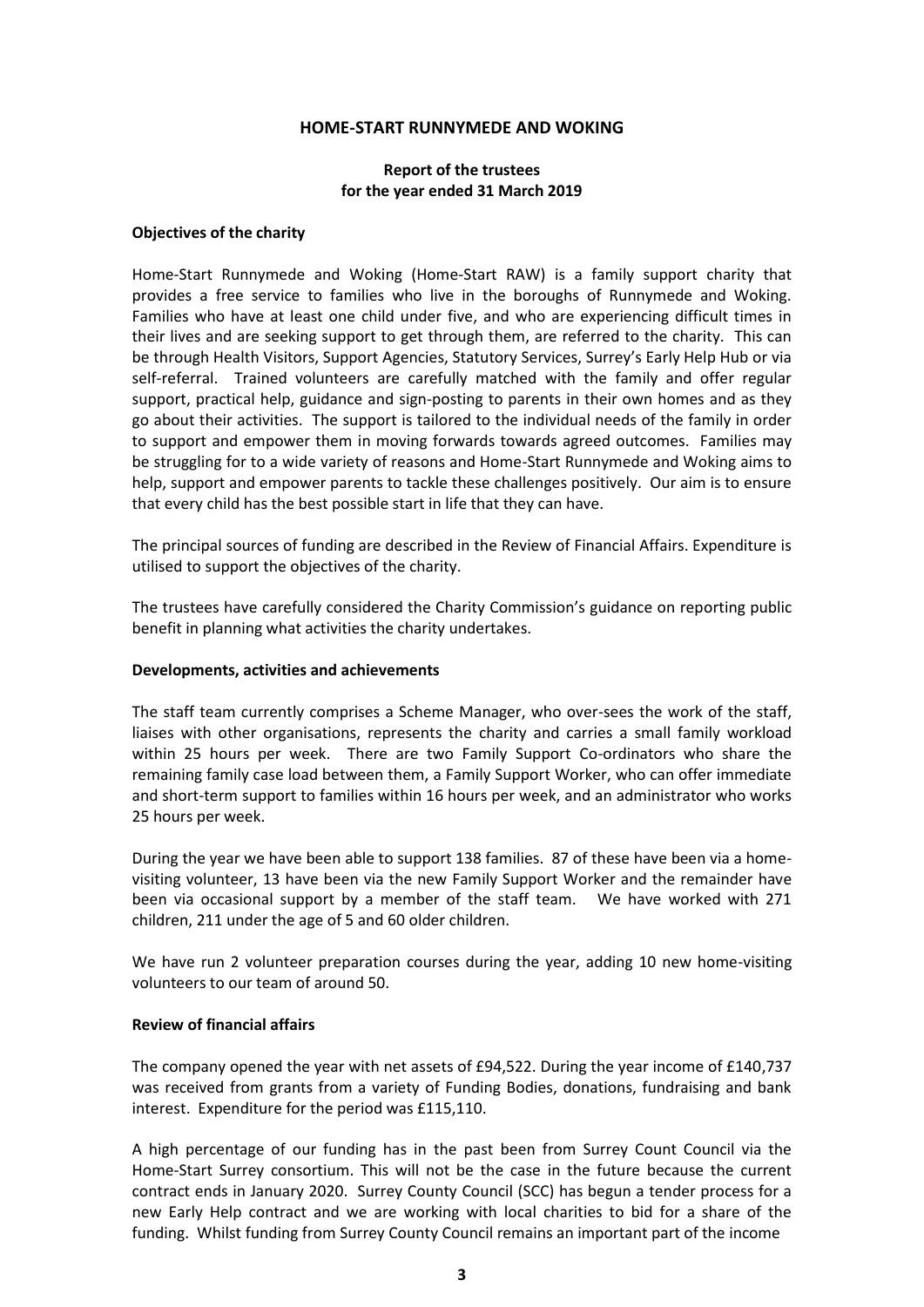for Home-Start Runnymede and Woking it is by no means the only one. We have received grants from Woking Borough Council, from Funding Bodies including Henry Smith and Surrey Community Foundation and from Children in Need and The National Lottery Fund. We continue to explore other funding streams going forwards.

We have worked closely with Surrey's Children's Centres who until now have provided support for all families regardless of their level of need. The newly established Family Centres will target and focus their provision on families deemed to be at level 3 and above in terms of need. Thus the needs of many families in Woking and Runnymede will no longer be met in this way and we are building on our current expertise and developing a range of new skills and expertise within the scheme to help us to provide more varied provision to better meet these changing family needs. We have also been exploring a variety of partnerships, collaborations and projects involving other organisations which could enable us to expand provision and make best use of staff and volunteer resources in the future.

## **Reserves Policy and the Trustees' responsibilities**

There were eight members comprising the Board of Trustees for the period. The trustees have overall responsibility for ensuring that the charity has an appropriate system of controls, financial and otherwise that are subject to regular review. They are also responsible for keeping proper accounting records which outline, with reasonable accuracy at any time, the financial position of the charity. They are also responsible for safeguarding the assets of the charity and for taking reasonable steps for the detection and prevention of fraud and other irregularities.

Home-Start Runnymede and Woking's Reserves Policy states that the scheme should ensure that at all times cash reserves are sufficient for the following purposes:

- To meet all outstanding liabilities at that time, and
- To cover a six month gap in funding, and
- To cover all necessary termination costs in the event of the closure of the scheme, including employment termination costs, lease termination costs etc.

Company and charity law applicable to charities in England and Wales requires the Trustees to prepare financial statements for each financial year which give a true and fair view of the state of affairs of the charity and of the surplus or deficit of the charity for that period. In preparing the financial statements the trustees have made judgements and estimates that are reasonable and prudent and have prepared them on a going concern basis.

The financial statements presented here are in accordance with the special provisions of the Companies Act 2006 relating to small charitable companies. They comply with the charity's governing document, the Charities Act 2011 and "Accounting and Reporting by Charities: Statement of Recommended Practice" applicable to charities preparing their accounts in accordance with the Financial Reporting Standard for Smaller Entities published on  $16<sup>th</sup>$  July 2014.

This report was approved by the trustees on 6<sup>th</sup> September 2019 and signed on their behalf by:

**Janice Bibby Liz Perkins Joint Chair Joint Chair**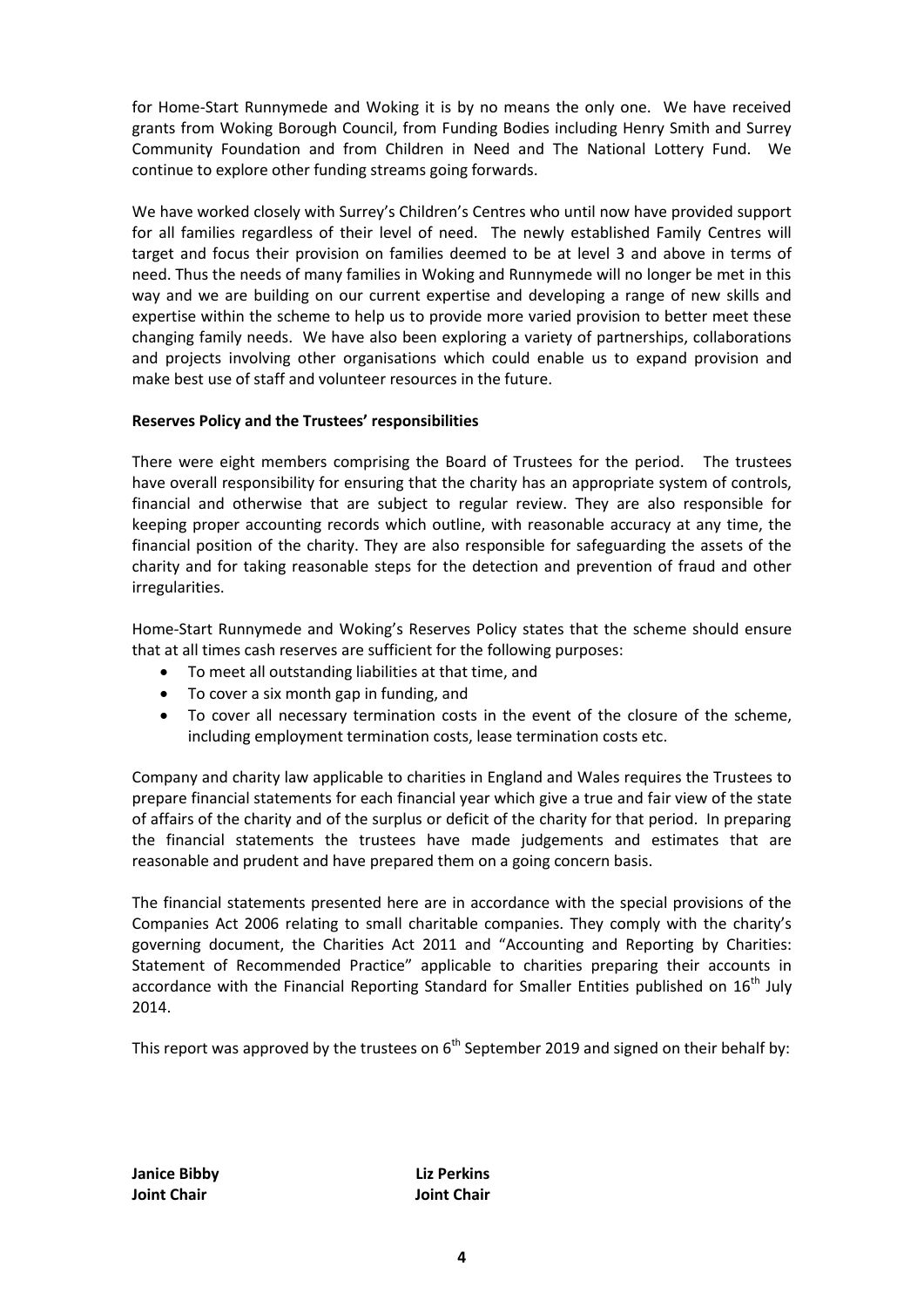# **Statement of Financial Activities For the year ended 31 March 2019**

|                                             | <b>Notes</b>   | <b>Unrestricted</b><br><b>Funds</b> | <b>Restricted</b><br><b>Funds</b> | <b>Total 2019</b> | <b>Total 2018</b> |
|---------------------------------------------|----------------|-------------------------------------|-----------------------------------|-------------------|-------------------|
| <b>INCOMING RESOURCES</b>                   |                | £                                   | £                                 | £                 | £                 |
| Incoming resources from<br>generated funds: |                |                                     |                                   |                   |                   |
| Grants, donations and<br>fund-raising       | $\overline{2}$ | 100,760                             | 39,587                            | 140,347           | 126,214           |
| Investment Income                           |                | 390                                 |                                   | 390               | 553               |
| <b>Total Incoming</b><br><b>Resources</b>   |                | 101,150                             | 39,587                            | 140,737           | 126,767           |
| <b>RESOURCES EXPENDED</b>                   |                |                                     |                                   |                   |                   |
| <b>Costs of generating</b><br>funds:        |                |                                     |                                   |                   |                   |
| <b>Direct Charitable</b><br>expenditure     |                | 87,826                              | 26,760                            | 114,586           | 96,080            |
| <b>Governance costs</b>                     |                | 524                                 |                                   | 524               | 417               |
| <b>Total Expenditure</b>                    | 3              | 88,350                              | 26,760                            | 115,110           | 96,497            |
| Net income (deficit) for<br>the year        |                | 12,800                              | 12,827                            | 25,627            | 30,270            |
|                                             |                |                                     |                                   |                   |                   |

# **RECONCILIATION OF FUNDS**

| Brought forward                        |  | 73,553 | 20.999 | 94,552  | 64,282 |
|----------------------------------------|--|--------|--------|---------|--------|
| Net income (deficit) for<br>the year   |  | 12,800 | 12,827 | 25,627  | 30,270 |
|                                        |  |        |        |         |        |
| <b>Total Funds at 31 March</b><br>2019 |  | 86,353 | 33,826 | 120,179 | 94,552 |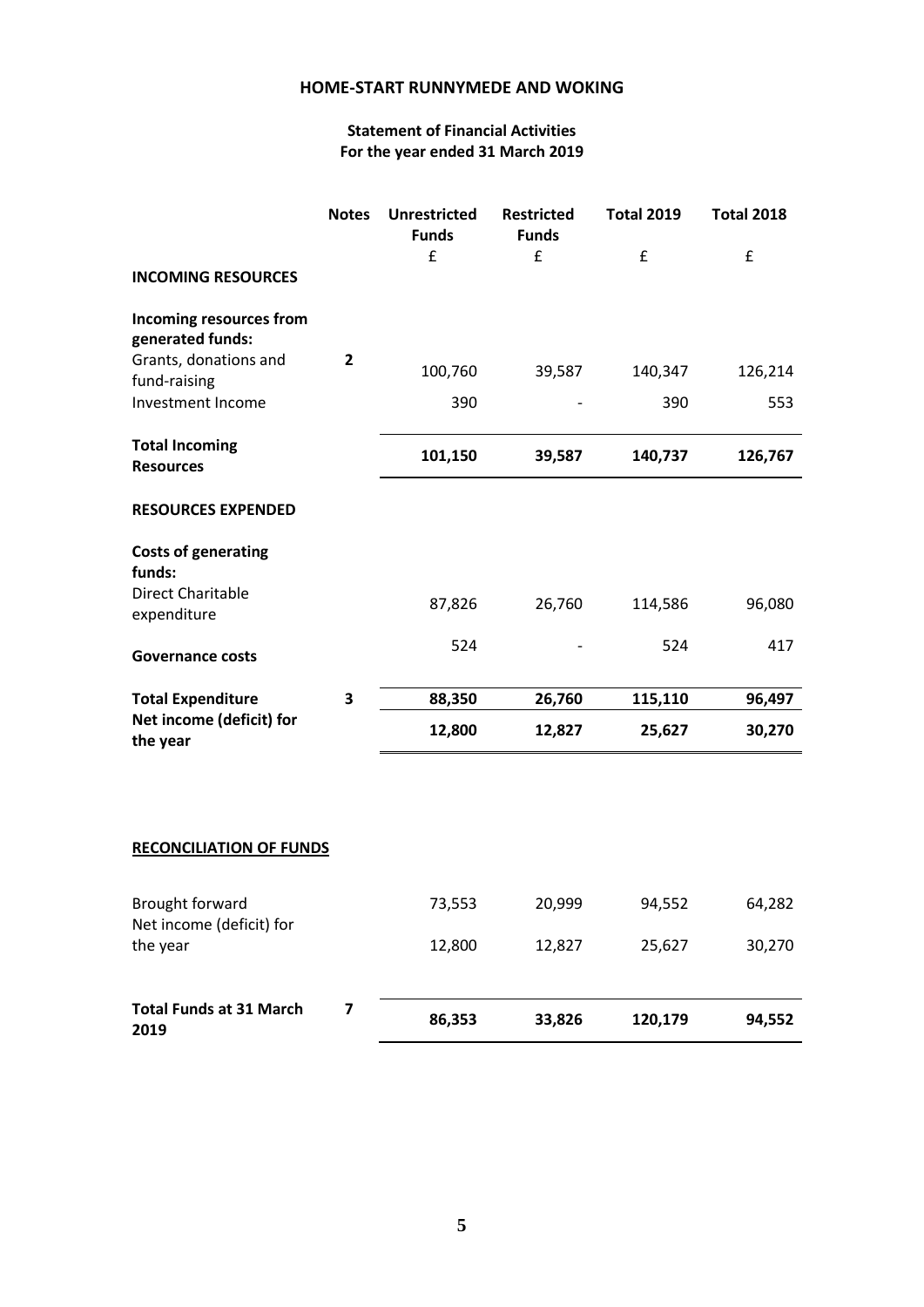# **Balance Sheet As at 31 March 2019**

|                                     | <b>Notes</b> | 2019   |          | 2018    |         |
|-------------------------------------|--------------|--------|----------|---------|---------|
| <b>Assets</b>                       |              | £      | £        | £       | £       |
| Cash at Bank and in Hand            |              |        |          |         |         |
| <b>Current Accounts</b>             |              | 13,606 |          | 27,488  |         |
| <b>Savings Accounts</b>             |              | 94,235 |          | 70,846  |         |
| Cash in hand                        |              | 248    |          | 248     |         |
|                                     |              |        | 108,089  |         | 98,582  |
| Prepayments and grants receivable   | 4            |        | 18,777   |         | 6,942   |
|                                     |              |        | 126,866  |         | 105,524 |
| Amounts falling due within one year | 5            |        |          |         |         |
| <b>Accruals-Sundry Creditors</b>    |              | (455)  |          | (1,484) |         |
|                                     |              |        | (455)    |         | (1,484) |
| <b>Provisions</b>                   | 6            |        | (6, 232) |         | (9,488) |
| <b>Net Current Assets</b>           |              |        | 120,179  |         | 94,552  |
| <b>Represented by</b>               |              |        |          |         |         |
| <b>Unrestricted Funds</b>           | 7            |        | 86,353   |         | 73,553  |
| <b>Restricted Funds</b>             | 7            |        | 33,826   |         | 20,999  |
|                                     |              |        | 120,179  |         | 94,552  |

The trustees consider that the company is entitled to exemption from the requirement to have an audit under the provisions of Section 477 of the Companies Act 2006 and members have not required the company to obtain an audit of its accounts for the year in question in accordance with Section 476 of the Act. The trustees acknowledge their responsibilities for complying with the requirements of the Act with respect to accounting records and the preparation of accounts. These accounts have been prepared in accordance with the provisions applicable to companies subject to the small companies' regime.

The financial statements have been prepared in accordance with the special provisions of Part 15 of the Companies Act 2006 relating to small companies and in accordance with the Financial Reporting Standard for Smaller Entities (effective January 2015).

The Financial Statements were approved by the trustees on  $6<sup>th</sup>$  September 2019 and signed on their behalf, by:

**Trevor Pound Treasurer**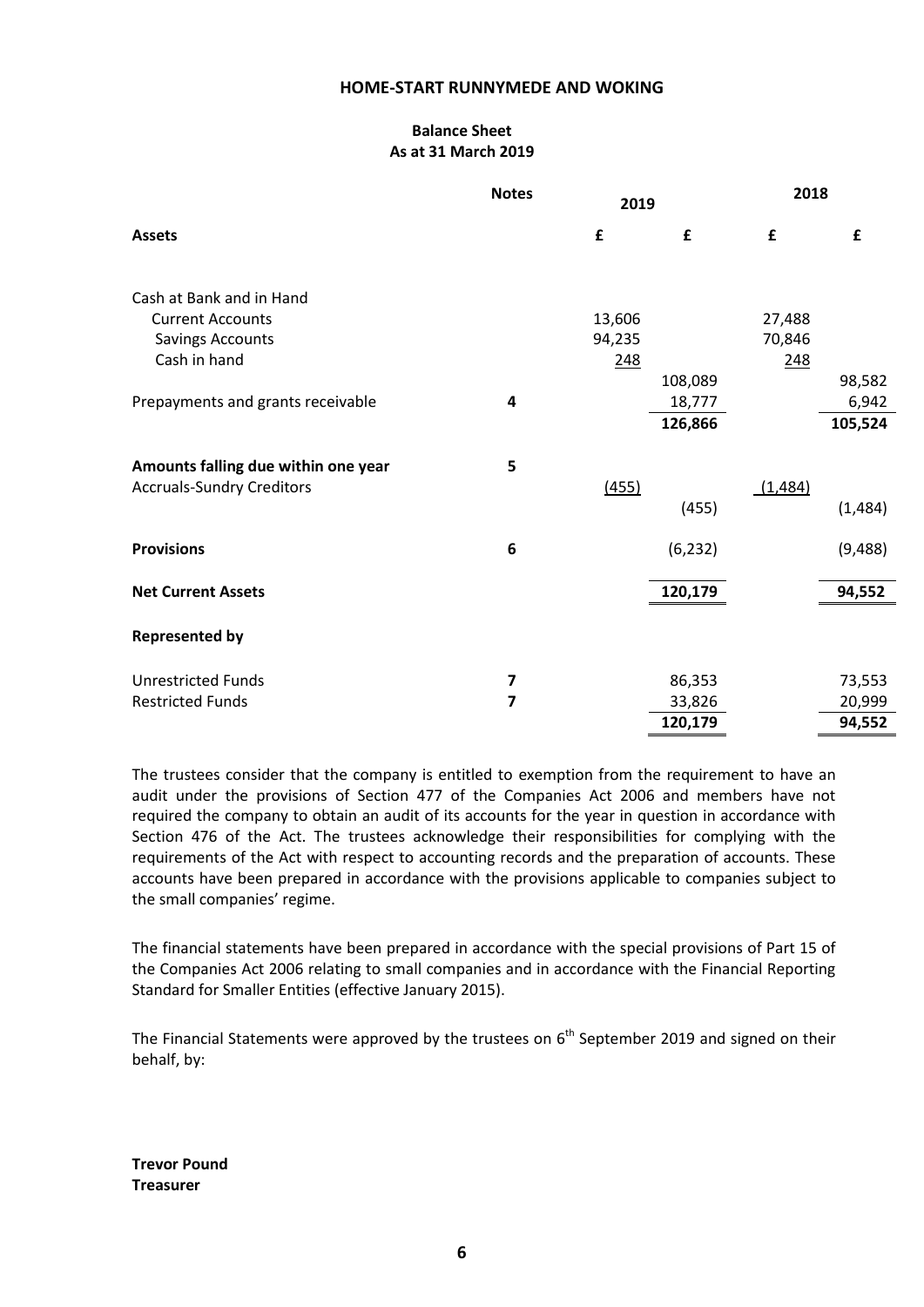## **Notes to the Financial Statements For the year ended 31 March 2019**

## **1. Accounting Policies**

### **The following accounting policies were used consistently:**

### **Accounting Basis:**

The financial statements have been prepared under the historical cost basis and in accordance with the Financial Reporting Standard for Smaller Entities (effective January 2015). The statement of Recommended Practice by Charities, issued by The Charity Commissioners has also been followed. In addition FRS 102 has been implemented.

### **Fund Accounting:**

Unrestricted funds are available for use at the discretion of the trustees in furtherance of the general objectives of the charity.

Restricted funds are subjected to restrictions on their expenditure imposed by the donor or through the terms of an appeal.

### **Grants:**

Grants received are credited to the Financial Activities when they are receivable, split between restricted and unrestricted funds.

#### **Resources expended:**

All expenditure is accounted for on an accruals basis, inclusive of VAT and has been classified under headings that aggregate all costs related to that category. The value of volunteers' time has not been reflected in the accounts.

### **Fixed assets:**

Where fixed assets have been acquired by grants received, the cost is netted against the grant. Any surplus grants are treated as restricted funds. Fixed assets totalling £nil (2018:£3,507) were acquired during the year.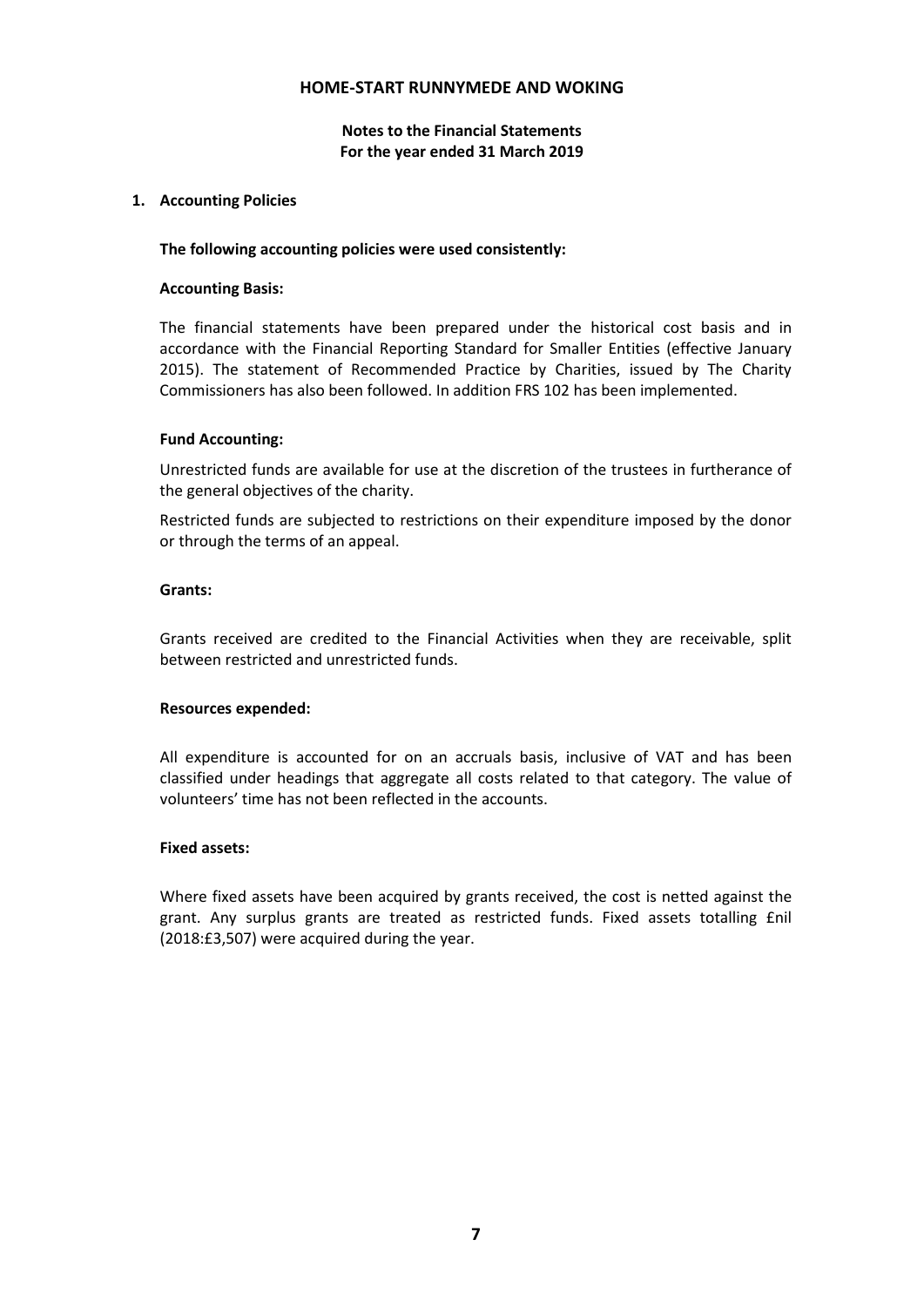## **Notes to the Financial Statements For the year ended 31 March 2019**

## **2. Grants, Donations and fund-raising:**

|                                        | 2019    | 2018    |
|----------------------------------------|---------|---------|
|                                        | £       | £       |
| Unrestricted                           |         |         |
| <b>Surrey County Council</b>           | 53,700  | 58,405  |
| <b>Woking Borough Council</b>          | 7,500   | 7,500   |
| <b>Henry Smith Charity</b>             | 7,000   | 7,000   |
| Golfbags of Surrey                     | 10,500  |         |
| Hoebridge                              | 9,939   |         |
| Dutch Women of Surrey                  | 800     |         |
| Soroptomists                           | 1,197   |         |
| <b>Chertsey Combined Charities</b>     | 700     |         |
| Runnymede Mayor                        |         | 6,743   |
| Various private donations              | 4,104   | 6,131   |
| <b>Fund-raising events</b>             | 5,320   | 1,123   |
| Co-op                                  |         | 1,792   |
| <b>Garfield Weston</b>                 |         | 7,500   |
| <b>Resolution and Four Acres Trust</b> |         | 625     |
| <b>NAFAS</b>                           |         | 1,000   |
| <b>Total</b>                           | 100,760 | 97,819  |
| <b>Restricted</b>                      |         |         |
| Community Foundation for Surrey *      | 5,000   | 6,606   |
| <b>BBC Children in Need</b>            | 22,587  | 21,789  |
| <b>National Lotteries Award</b>        | 10,000  |         |
| The Leathersellers Company             | 2,000   |         |
|                                        |         |         |
| <b>Total</b>                           | 39,587  | 28,395  |
| <b>Total</b>                           | 140,347 | 126,214 |

\* as per note 1, under current accounting practice, fixed assets acquired by grants received are netted against the relevant grant. In 2018 gross donations received from Community Foundation for Surrey in the year totalled £10,113.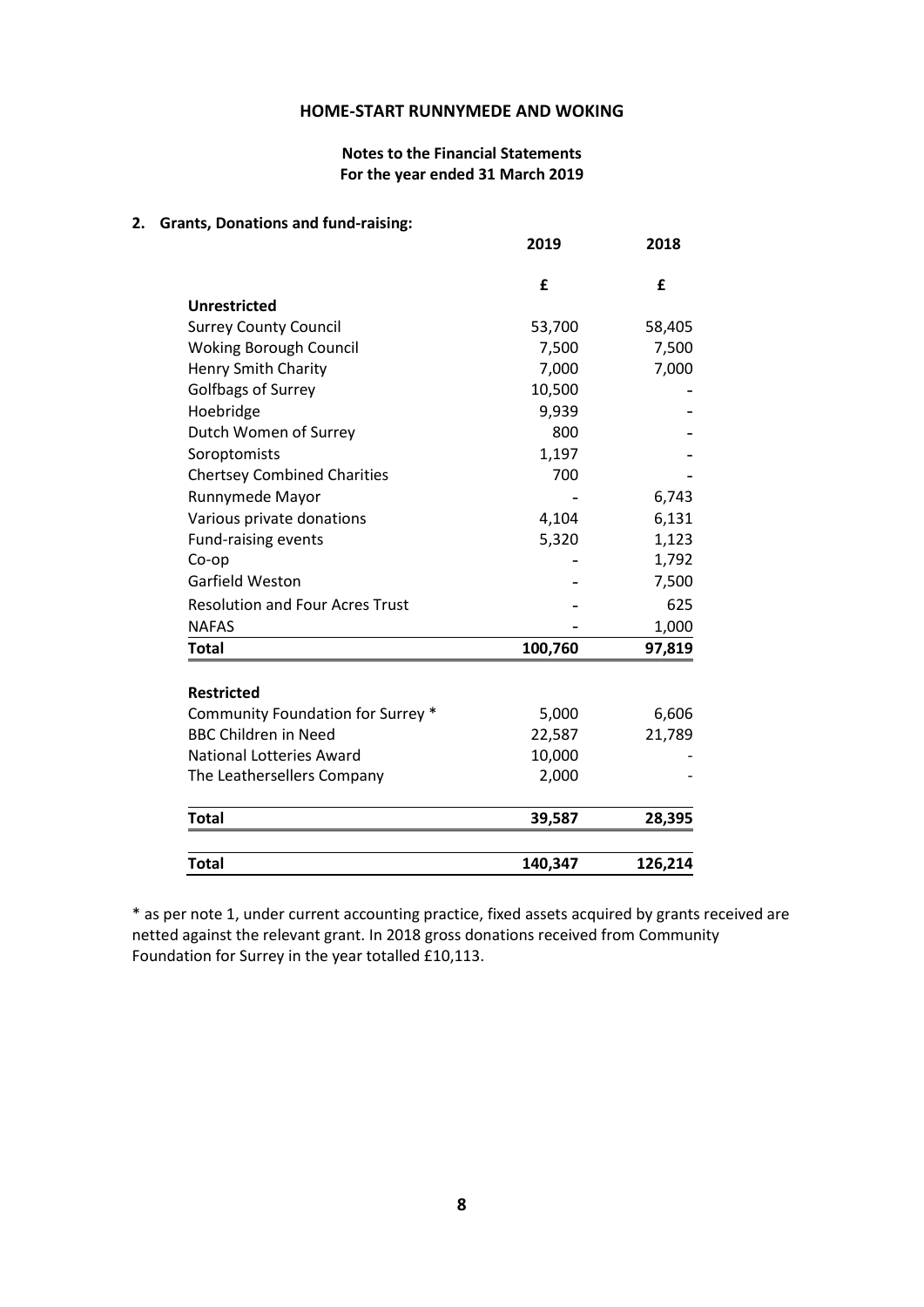# **HOME-START RUNNYMEDE AND WOKING Notes to the Financial Statements For the year ended 31 March 2019**

# **3. Analysis of expenditure:**

|                                                              | <b>Unrestricted</b><br><b>Funds</b> | <b>Restricted</b><br><b>Funds</b> | <b>Total Funds</b> | <b>Total Funds</b> |
|--------------------------------------------------------------|-------------------------------------|-----------------------------------|--------------------|--------------------|
| <b>Charitable activities:</b>                                | 2019                                | 2019                              | 2019               | 2018               |
| Direct:                                                      | £                                   | £                                 | £                  | £                  |
| Salaries, NI & Pensions (note 10)                            | 60,209                              | 23,792                            | 84,001             | 73,757             |
| Movement on provision for debt<br>on pension debt withdrawal |                                     |                                   |                    |                    |
| Staff/Volunteer expenses                                     | 4,681                               |                                   | 4,681              | 6,257              |
| Recruitment expenses                                         | 482                                 |                                   | 482                | 677                |
| <b>Training</b>                                              | 957                                 |                                   | 957                | 469                |
| Remeasure adjustments -                                      |                                     | (2, 241)                          | (2, 241)           |                    |
| Pension deficit                                              |                                     |                                   |                    |                    |
| Interest on pension deficit                                  |                                     | 152                               | 152                | 133                |
| Fund raising costs                                           | 4,987                               |                                   | 4,987              | 1,272              |
| Change in assumptions - pension<br>deficit                   |                                     | 57                                | 57                 | (139)              |
| Trustee expenses                                             |                                     |                                   |                    | 104                |
| Indirect:                                                    |                                     |                                   |                    |                    |
| <b>Office Rent</b>                                           | 2,729                               | 5,000                             | 7,729              | 6,600              |
| Telephone, IT, Office costs                                  | 7,972                               |                                   | 7,972              | 2,986              |
| Fee to Home-Start UK                                         | 2,272                               |                                   | 2,272              | 1,439              |
| Insurance                                                    | 890                                 |                                   | 890                | 812                |
| Stationery & postage                                         | 2,136                               |                                   | 2,136              | 1,495              |
| Advertising +PR                                              | 235                                 |                                   | 235                | 192                |
| Disposal of computers                                        |                                     |                                   |                    |                    |
| Other office costs                                           | 86                                  |                                   | 86                 | (34)               |
| <b>Bank charges</b>                                          | 60                                  |                                   | 60                 | 60                 |
| Payroll/Pension costs                                        | 130                                 |                                   | 130                |                    |
| Sub-total: charitable activities                             | 87,826                              | 26,760                            | 114,586            | 96,080             |
| Governance:                                                  |                                     |                                   |                    |                    |
| Independent examination                                      | 168                                 |                                   | 168                | 150                |
| Annual report, AGM, etc.                                     | 356                                 |                                   | 356                | 267                |
| Sub-total: governance                                        | 524                                 |                                   | 524                | 417                |
| <b>Total Expenditure</b>                                     | 88,350                              | 26,760                            | 115,110            | 96,497             |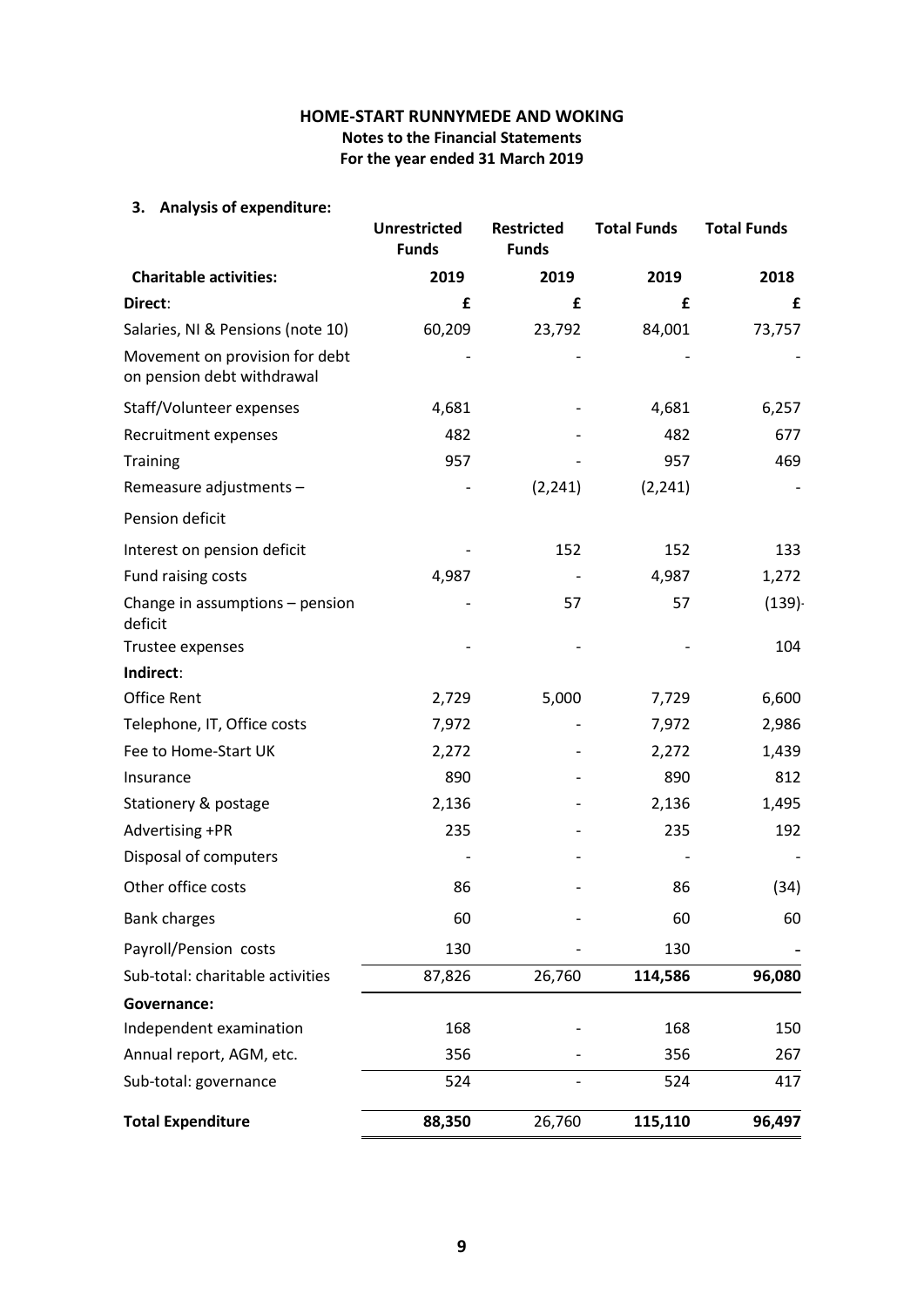## **Notes to the Financial Statements For the year ended 31 March 2019**

# **4. Prepayments and grants receivable:**

|                                         | 2019       | 2018       |
|-----------------------------------------|------------|------------|
| Amounts due from Woking Borough Council | £<br>1,875 | £<br>1,875 |
| Amounts due from Surrey County Council  | 4.475      | 4,867      |
| Amount due from BBC Children in Need    | 5,647      |            |
| Amount due from CFS/Comic Relief        | 5,000      |            |
|                                         |            |            |
| Prepayment for insurance                | 155        | 200        |
| Rent                                    | 1,625      |            |
| Total                                   | 18,777     | 6.942      |

|    | 5. Liabilities-: amounts failing due within one year: |       |       |
|----|-------------------------------------------------------|-------|-------|
|    |                                                       | 2019  | 2018  |
|    |                                                       | £     | £     |
|    | Provision for office costs                            |       | 125   |
|    | Provision for rent                                    |       | 550   |
|    | <b>Provision for Pension Fund contributions</b>       | 255   | 469   |
|    | Provision for staff expenses                          |       | 20    |
|    | Provision for independent examination                 | 200   | 200   |
|    | Provision for professional fees                       |       | 120   |
|    | <b>Total</b>                                          | 455   | 1,484 |
| 6. | <b>Provisions:</b>                                    |       |       |
|    |                                                       | 2019  | 2018  |
|    |                                                       | £     | £     |
|    |                                                       |       |       |
|    | Provision for pension deficit (note 8)                | 6,232 | 9,488 |
|    | <b>Total</b>                                          | 6,232 | 9,488 |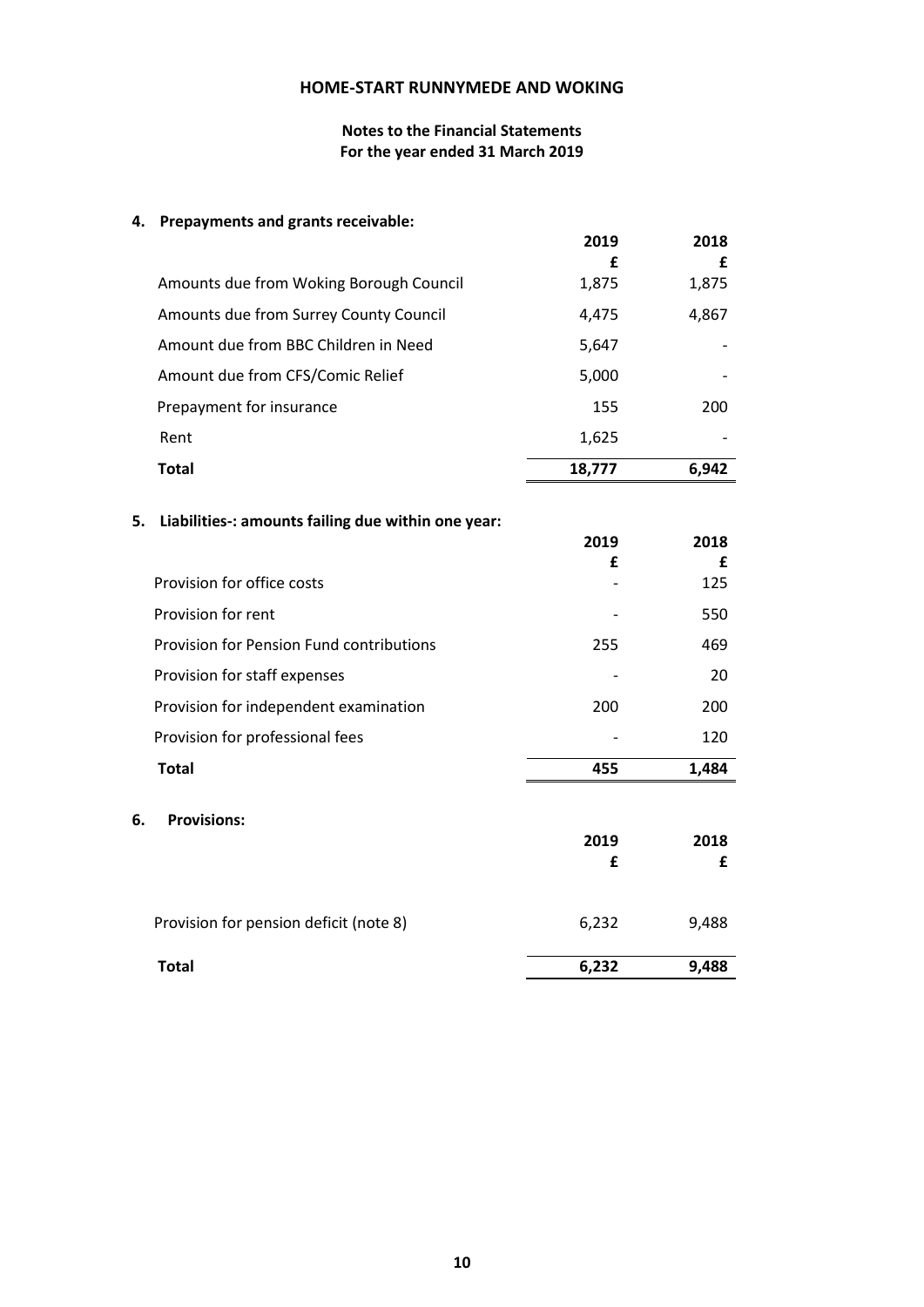# **Notes to the Financial Statements For the year ended 31 March 2019**

## **7. Movement in funds:**

|                                                                          | At 1 April<br>2018 | Incoming<br>resources | <b>Outgoing</b><br>resources | <b>Transfers</b><br>between<br>reserves | At 31 March<br>2019 |
|--------------------------------------------------------------------------|--------------------|-----------------------|------------------------------|-----------------------------------------|---------------------|
|                                                                          | £                  | £                     | £                            | £                                       | £                   |
| <b>Unrestricted</b>                                                      |                    |                       |                              |                                         |                     |
| General fund                                                             | 73,553             | 101,150               | (88, 350)                    |                                         | 86,353              |
| Restricted-<br>Provision for<br>debt on<br>withdrawal of<br>pension fund |                    |                       |                              |                                         |                     |
| Fixed assets                                                             | 41                 |                       |                              | (41)                                    |                     |
| Other                                                                    | 31,892             | 39,587                | (28, 792)                    | (2,629)                                 | 40,058              |
| Provision for<br>pension deficit                                         | (10, 934)          |                       | 2,032                        | 2,670                                   | (6, 232)            |
|                                                                          | 20,999             | 39,587                | (26, 760)                    |                                         | 33,826              |
| <b>Total</b>                                                             | 94,552             | 140,737               | (115, 110)                   |                                         | 120,179             |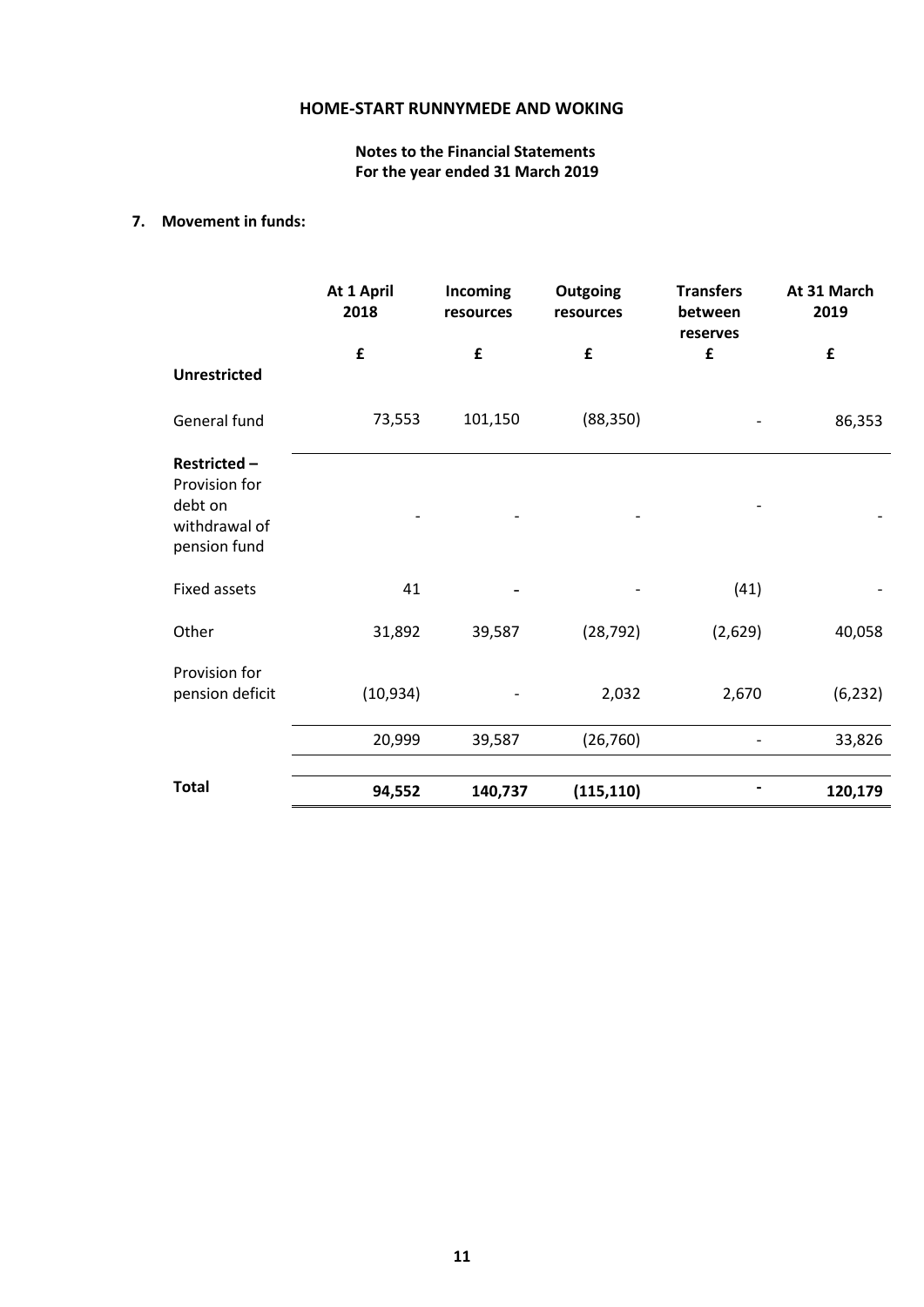**Notes to the Financial Statements For the year ended 31 March 2019**

## **8. Membership of Pension Fund:**

## (i) **Introduction**

The charity participates in a scheme, a multi-employer scheme which provides benefits to some 950 non-associated participating employers. The scheme is a defined benefit scheme in the UK. It is not possible for the charity to obtain sufficient information to enable it to account for the scheme as a defined benefit scheme. Therefore it accounts for the scheme as a defined contribution scheme.

The scheme is subject to the funding legislation outlined in the Pensions Act 2004 which came into force on 30 December 2005. This, together with documents issued by the Pensions Regulator and Technical Actuarial Standards issued by the Financial Reporting Council, set out the framework for funding defined benefit occupational pension schemes in the UK.

The scheme is classified as a 'last-man standing arrangement'. Therefore the charity is potentially liable for other participating employers' obligations if those employers are unable to meet their share of the scheme deficit following withdrawal from the scheme. Participating employers are legally required to meet their share of the scheme deficit on an annuity purchase basis on withdrawal from the scheme.

A full actuarial valuation for the scheme was carried out at 30 September 2017. This valuation showed assets of £794.4m, liabilities of £926.4m and a deficit of £131.5m. To eliminate this funding shortfall, the Trustee has asked the participating employers to pay additional contributions to the scheme as follows:

Deficit contributions: From 1 April 2019 to 31 January 2025 £11,243,000 per annum

(payable monthly and increasing by 3% each on  $1<sup>st</sup>$ April)

Unless a concession has been agreed with the Trustee the term to 2025 applies.

Note that the scheme's previous valuation was carried out with an effective date of 30 September 2014. This valuation showed assets of £793.4m, liabilities of £969.9m and a deficit of £176.5m. To eliminate this funding shortfall, the Trustee has asked the participating employers to pay additional contributions to the scheme as follows:

Deficit contributions:

| From 1 April 2016 to 30 September 2025: | $£12,945,440$ per annum<br>(payable monthly and increasing by 3% each on 1st April) |
|-----------------------------------------|-------------------------------------------------------------------------------------|
| From 1 April 2016 to 30 September 2028: | £54,560 per annum<br>(payable monthly and increasing by 3% each on 1st April)       |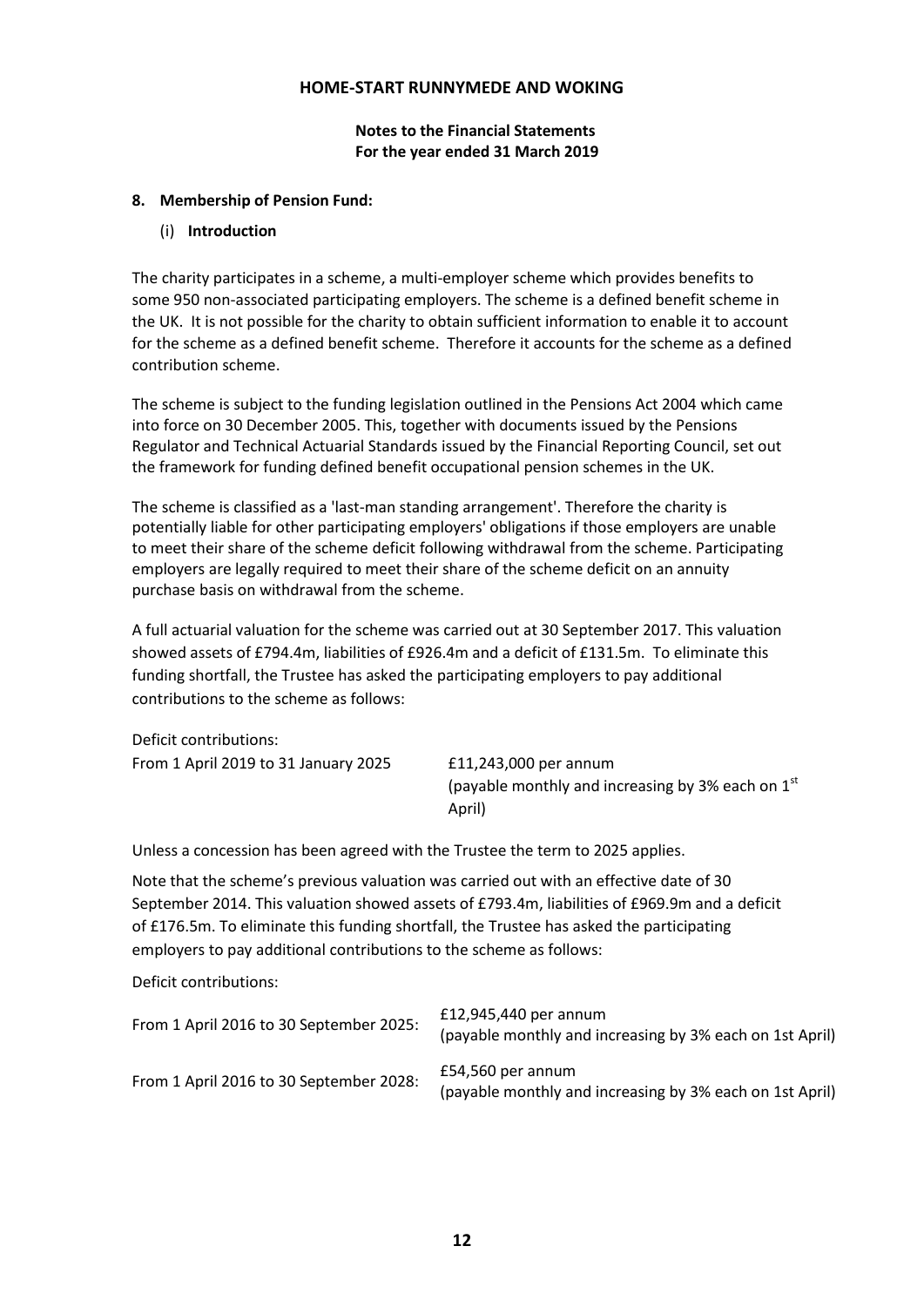## **Notes to the Financial Statements For the year ended 31 March 2019**

The recovery plan contributions are allocated to each participating employer in line with their estimated share of the Series 1 and Series 2 scheme liabilities.

Where the scheme is in deficit and where the charity has agreed to a deficit funding arrangement the charity recognises a liability for this obligation. The amount recognised is the net present value of the deficit reduction contributions payable under the agreement that relates to the deficit. The present value is calculated using the discount rate detailed in these disclosures. The unwinding of the discount rate is recognised as a finance cost.

### (ii) **Specific to the charity**

|                                | 31 March 2019 31 March 2018<br>$(f_s)$ | (£s)   |
|--------------------------------|----------------------------------------|--------|
| (a) Present value of provision | £6.232                                 | £9.488 |

(b) Reconciliation of the opening and closing provisions

|                                                             | $(f_s)$  | 31 March 2019 31 March 2018<br>$(f_s)$ |
|-------------------------------------------------------------|----------|----------------------------------------|
| Provision at start of period                                | 9,488    | 10,681                                 |
| Unwinding of the discount factor (interest expense)         | 152      | 133                                    |
| Deficit contribution paid                                   | (1,223)  | (1, 187)                               |
| Remeasurements - impact of any change in assumptions        | 57       | (139)                                  |
| Remeasurements - amendments to the contribution<br>schedule | (2, 242) |                                        |
| Provision at end of period                                  | 6,232    | 9,488                                  |

## (c.) Income and expenditure impact

|                                                             | $(f_s)$  | 31 March 2019 31 March 2018<br>$(f_s)$ |
|-------------------------------------------------------------|----------|----------------------------------------|
| Interest expense                                            | 152      | 133                                    |
| Remeasurements – impact of any change in assumptions        | 57       | (139)                                  |
| Remeasurements – amendments to the contribution<br>schedule | (2, 242) |                                        |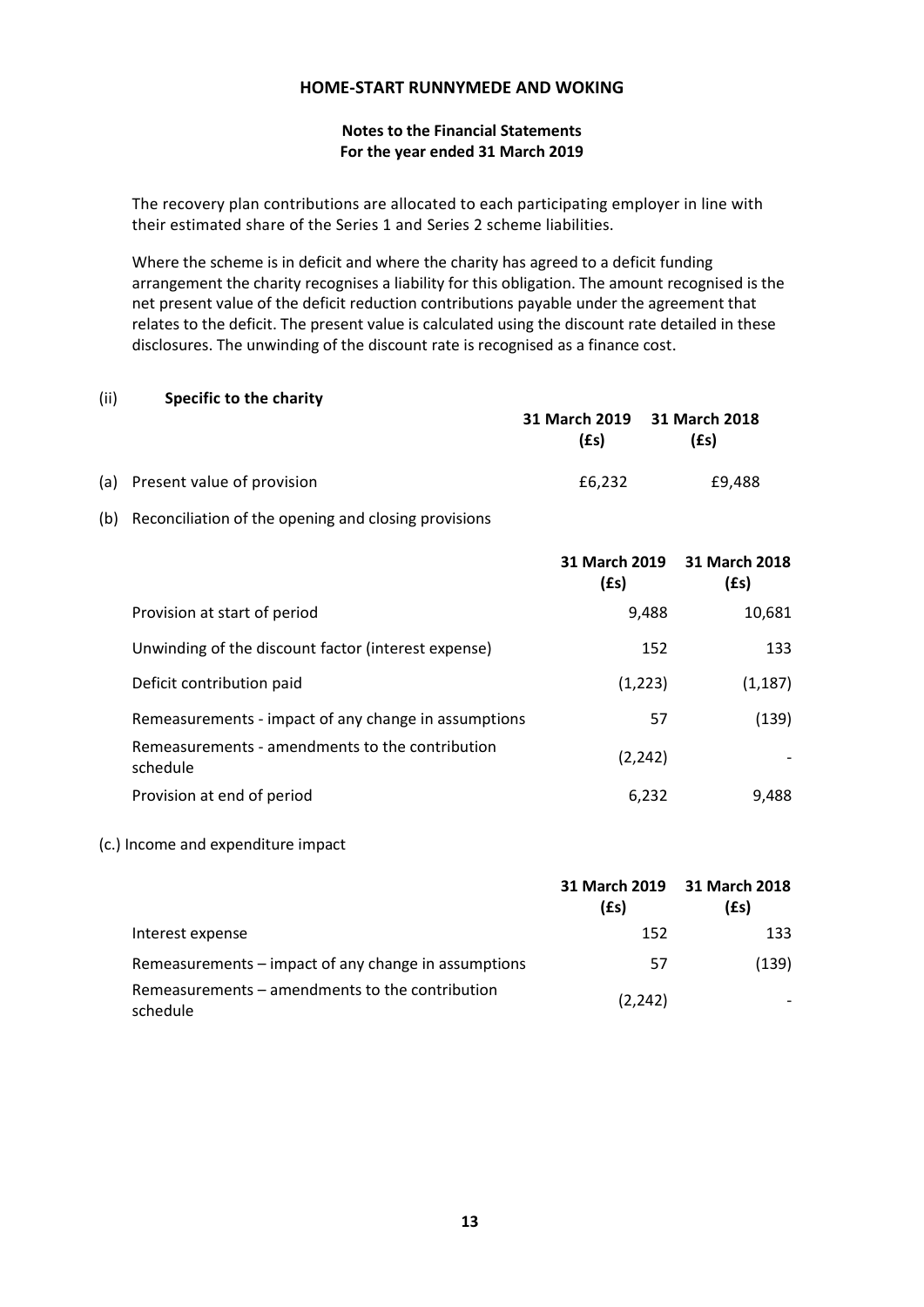**Notes to the Financial Statements For the year ended 31 March 2019**

### (d) Assumptions

|                  | 31 March 2019 31 March 2018 |      |  |
|------------------|-----------------------------|------|--|
|                  | % per annum % per annum     |      |  |
| Rate of discount | 1.39                        | 1.71 |  |

The discount rates shown above are the equivalent single discount rates which, when used to discountthe future recovery plan contributions due, would give the same results as using a full AA corporate bond yield curve to discount the same recovery plan contributions.

### (e)Deficit contribution schedule

The following schedule details the deficit contributions agreed between the charity and the scheme at each year end period:

| <b>Year ending</b> | 31 March 2019<br>$(f_s)$ | 31 March 2018<br>$(f_s)$ | 31 March<br>2017<br>(fs) |
|--------------------|--------------------------|--------------------------|--------------------------|
| Year 1             | 1,034                    | 1,223                    | 1,187                    |
| Year 2             | 1,065                    | 1,259                    | 1,223                    |
| Year 3             | 1,097                    | 1,297                    | 1,259                    |
| Year 4             | 1,130                    | 1,336                    | 1,297                    |
| Year 5             | 1,164                    | 1,376                    | 1,336                    |
| Year 6             | 999                      | 1,417                    | 1,376                    |
| Year 7             |                          | 1,460                    | 1,417                    |
| Year 8             |                          | 752                      | 1,460                    |
| Year 9             |                          |                          | 752                      |
| Year 10            |                          |                          |                          |

These contributions have been used to derive the charity's balance sheet liability.

(f) Contingent liability

The potential liability of the charity of the pension scheme deficit following withdrawal from the scheme is £15,004 (2018: £21,583).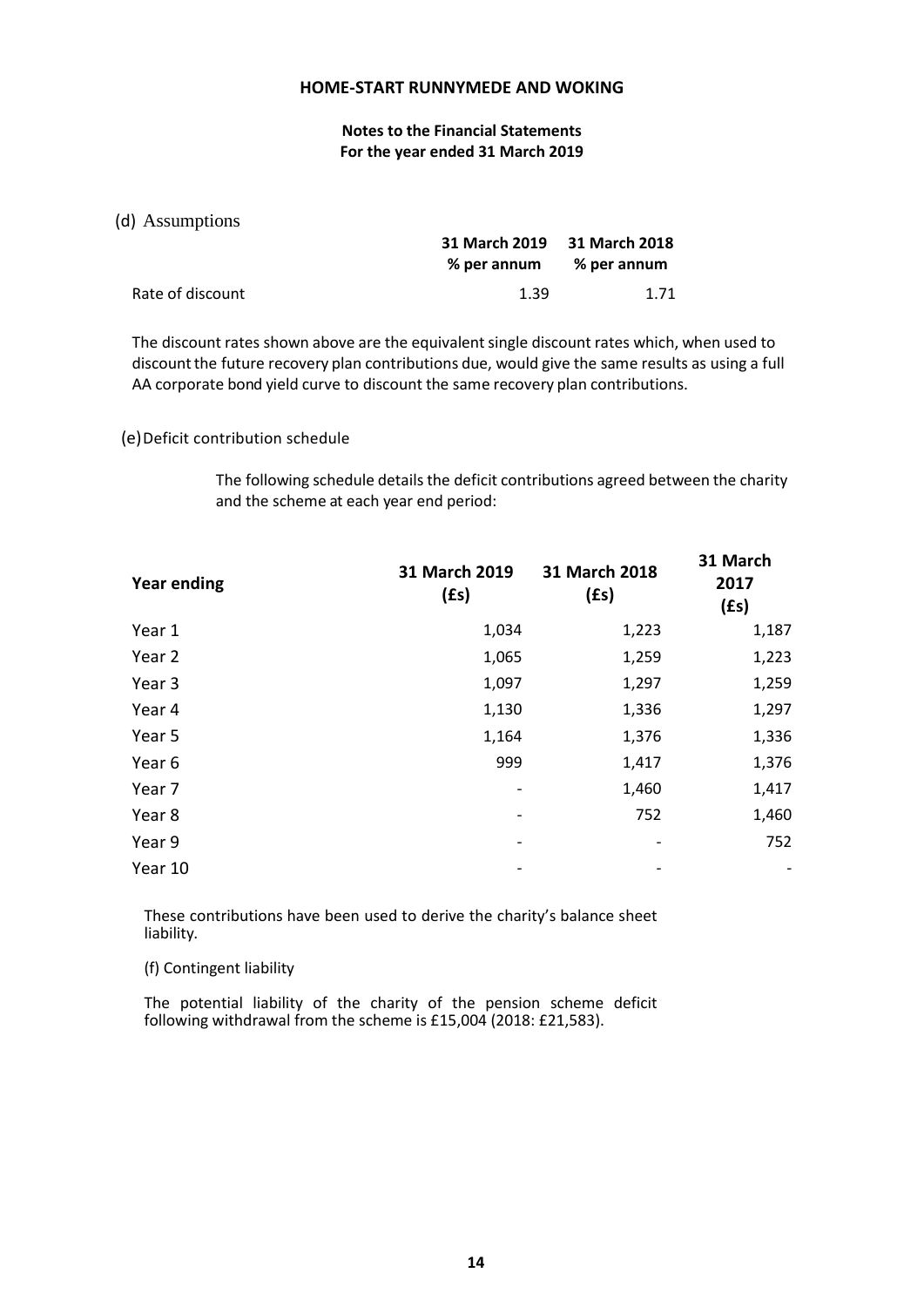# **Notes to the Financial Statements For the year ended 31 March 2019**

### **9. Trustees remuneration and related parties**

None of the trustees received any remuneration during the year

Expenses in the year were £nil (2018: £103.70).

## **10. Staff costs and emoluments:**

|                                      | 2019        | 2018        |
|--------------------------------------|-------------|-------------|
| Gross salaries                       | £<br>74,922 | £<br>68,371 |
| <b>Employer's National Insurance</b> | 5,102       | 1,983       |
| Employers' pensions contributions    | 3,977       | 3,403       |
| Total                                | 84,001      | 73,757      |

### **11. Employee numbers**

At 31 March 2019, there were 5 part time employees (2018:4).